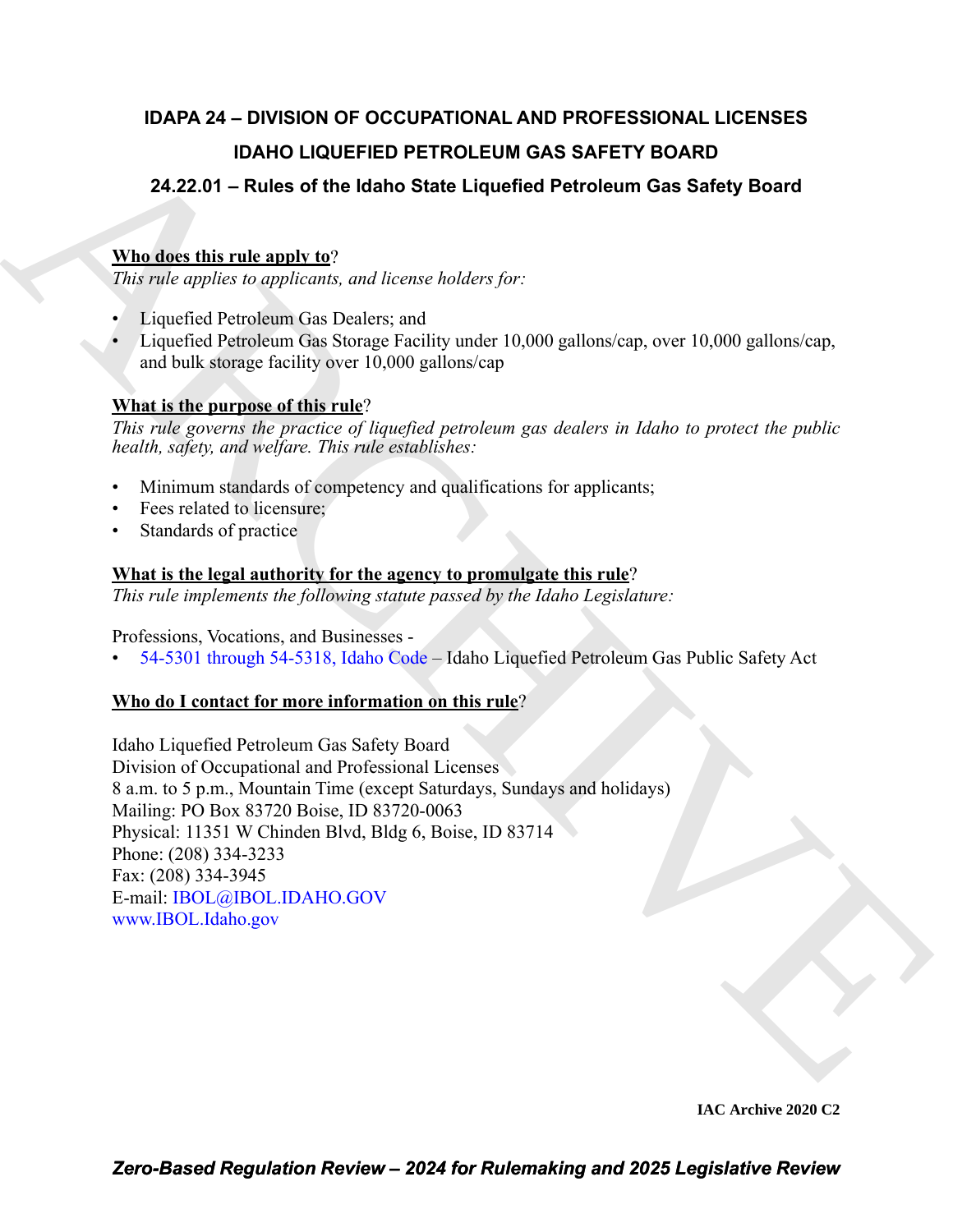# **Table of Contents**

#### 24.22.01 - Rules of the Idaho State Liquefied Petroleum Gas Safety Board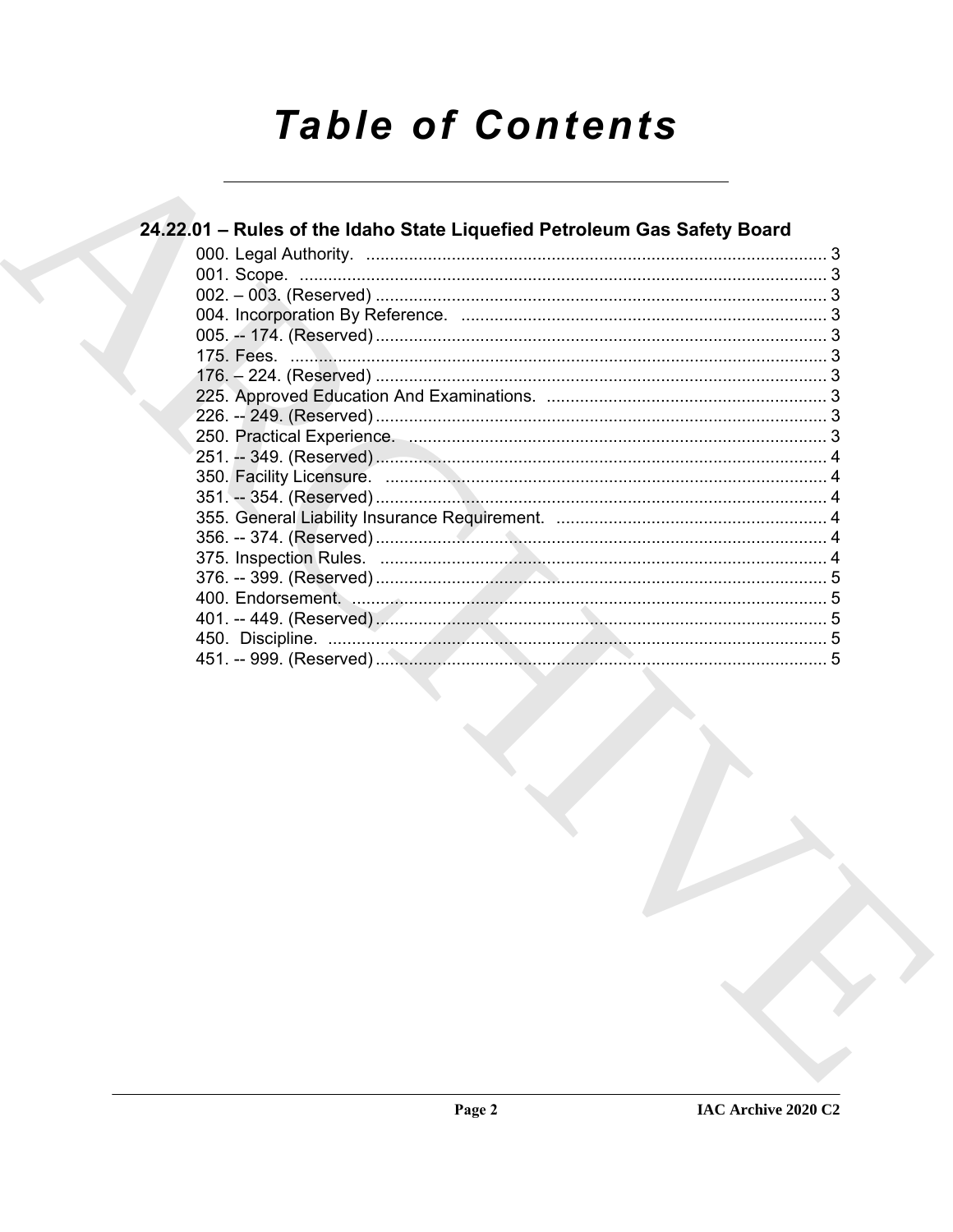#### <span id="page-2-16"></span><span id="page-2-0"></span>**24.22.01 – RULES OF THE IDAHO STATE LIQUEFIED PETROLEUM GAS SAFETY BOARD**

<span id="page-2-20"></span><span id="page-2-2"></span><span id="page-2-1"></span>

| -000.<br>LEGAL AUTHORITY.<br>These rules are promulgated pursuant to Section 54-5310, Idaho Code. | $(7-1-21)T$ |
|---------------------------------------------------------------------------------------------------|-------------|
| 001.<br>SCOPE.<br>These rules govern the Idaho Liquefied Petroleum Gas Public Safety Act.         | $(7-1-21)T$ |

#### <span id="page-2-3"></span>**002. – 003. (RESERVED)**

#### <span id="page-2-15"></span><span id="page-2-4"></span>**004. INCORPORATION BY REFERENCE.**

#### <span id="page-2-5"></span>**005. -- 174. (RESERVED)**

#### <span id="page-2-14"></span><span id="page-2-6"></span>**175. FEES.**

|             | These rules are promulgated pursuant to Section 54-5310, Idaho Code.                                                                                                                                                                                                                                                                                                                                                                                            |                                                                                                 |                                   | $(7-1-21)T$                |  |
|-------------|-----------------------------------------------------------------------------------------------------------------------------------------------------------------------------------------------------------------------------------------------------------------------------------------------------------------------------------------------------------------------------------------------------------------------------------------------------------------|-------------------------------------------------------------------------------------------------|-----------------------------------|----------------------------|--|
| 001.        | <b>SCOPE.</b><br>These rules govern the Idaho Liquefied Petroleum Gas Public Safety Act.                                                                                                                                                                                                                                                                                                                                                                        |                                                                                                 |                                   | $(7-1-21)T$                |  |
|             | 002. - 003. (RESERVED)                                                                                                                                                                                                                                                                                                                                                                                                                                          |                                                                                                 |                                   |                            |  |
| 004.        | <b>INCORPORATION BY REFERENCE.</b><br>The document titled Liquefied Petroleum Gas Code, 2017 Edition, commonly known as NFPA 58, published by<br>National Fire Protection Association (NFPA), is herein incorporated by reference and is available for public<br>inspection at the Board's office. Copies of the 2017 Liquefied Petroleum Gas Code are available for purchase from<br>the National Fire Protection Association, 11 Tracy Drive, Avon, MA 02322. |                                                                                                 |                                   | $(7-1-21)T$                |  |
|             | 005. -- 174. (RESERVED)                                                                                                                                                                                                                                                                                                                                                                                                                                         |                                                                                                 |                                   |                            |  |
| 175.        | FEES.                                                                                                                                                                                                                                                                                                                                                                                                                                                           |                                                                                                 |                                   |                            |  |
|             | All fees are non-refundable:                                                                                                                                                                                                                                                                                                                                                                                                                                    |                                                                                                 |                                   |                            |  |
|             | <b>FEE TYPE</b>                                                                                                                                                                                                                                                                                                                                                                                                                                                 | <b>AMOUNT</b><br>(Not to Exceed)                                                                | <b>RENEWAL</b><br>(Not to Exceed) |                            |  |
|             | Application                                                                                                                                                                                                                                                                                                                                                                                                                                                     | \$30                                                                                            |                                   |                            |  |
|             | <b>Individual License</b>                                                                                                                                                                                                                                                                                                                                                                                                                                       | \$75                                                                                            | \$75                              |                            |  |
|             | Endorsement                                                                                                                                                                                                                                                                                                                                                                                                                                                     | \$75                                                                                            |                                   |                            |  |
|             | Dealer-in-training                                                                                                                                                                                                                                                                                                                                                                                                                                              | \$50                                                                                            |                                   |                            |  |
|             | <b>Facility License</b>                                                                                                                                                                                                                                                                                                                                                                                                                                         | \$100                                                                                           | \$100                             |                            |  |
|             | <b>Bulk Storage Facility</b>                                                                                                                                                                                                                                                                                                                                                                                                                                    | \$400                                                                                           | \$400                             |                            |  |
|             | <b>Facility Reinspection</b>                                                                                                                                                                                                                                                                                                                                                                                                                                    | \$125                                                                                           |                                   |                            |  |
| 225.<br>01. | 176. – 224. (RESERVED)<br>APPROVED EDUCATION AND EXAMINATIONS.<br>Each applicant must provide certified proof that they have successfully completed the following:                                                                                                                                                                                                                                                                                              | Basic Education. The Basic Certified Employee Training Program (CETP) provided by the           |                                   | $(7-1-21)T$<br>$(7-1-21)T$ |  |
|             | National Propane Gas Association or the equivalent as determined by the Board within the thirty-six (36) months<br>immediately preceding application.                                                                                                                                                                                                                                                                                                           |                                                                                                 |                                   | $(7-1-21)T$                |  |
| 02.         | Program (CETP) examination provided by the National Propane Gas Association or the equivalent as determined by<br>the Board within the thirty-six $(36)$ months immediately preceding application.                                                                                                                                                                                                                                                              | Licensure Examination. Receipt of a passing grade on the Basic Certified Employee Training      |                                   | $(7-1-21)T$                |  |
|             | 226. -- 249. (RESERVED)                                                                                                                                                                                                                                                                                                                                                                                                                                         |                                                                                                 |                                   |                            |  |
| 250.        | PRACTICAL EXPERIENCE.                                                                                                                                                                                                                                                                                                                                                                                                                                           |                                                                                                 |                                   |                            |  |
| 01.         | has successfully obtained at least one (1) year of practical experience in a Liquefied Petroleum Gas (LPG) facility<br>while the applicant was under supervision of a licensed dealer. A person in the process of meeting the practical<br>experience requirement must complete the education and examination requirements and apply for a dealer license<br>within eighteen (18) months of beginning to obtain supervised experience.                          | Supervised Practical Experience. Each applicant must provide certified proof that the applicant |                                   | $(7-1-21)T$                |  |
| 02.         | experience until the individual has applied for and obtained a dealer-in-training license from the board. Such license                                                                                                                                                                                                                                                                                                                                          | Dealer-in-Training License. An individual may not begin obtaining supervised practical          |                                   |                            |  |

#### <span id="page-2-7"></span>**176. – 224. (RESERVED)**

#### <span id="page-2-12"></span><span id="page-2-11"></span><span id="page-2-8"></span>**225. APPROVED EDUCATION AND EXAMINATIONS.**

#### <span id="page-2-13"></span><span id="page-2-9"></span>**226. -- 249. (RESERVED)**

#### <span id="page-2-19"></span><span id="page-2-18"></span><span id="page-2-17"></span><span id="page-2-10"></span>**250. PRACTICAL EXPERIENCE.**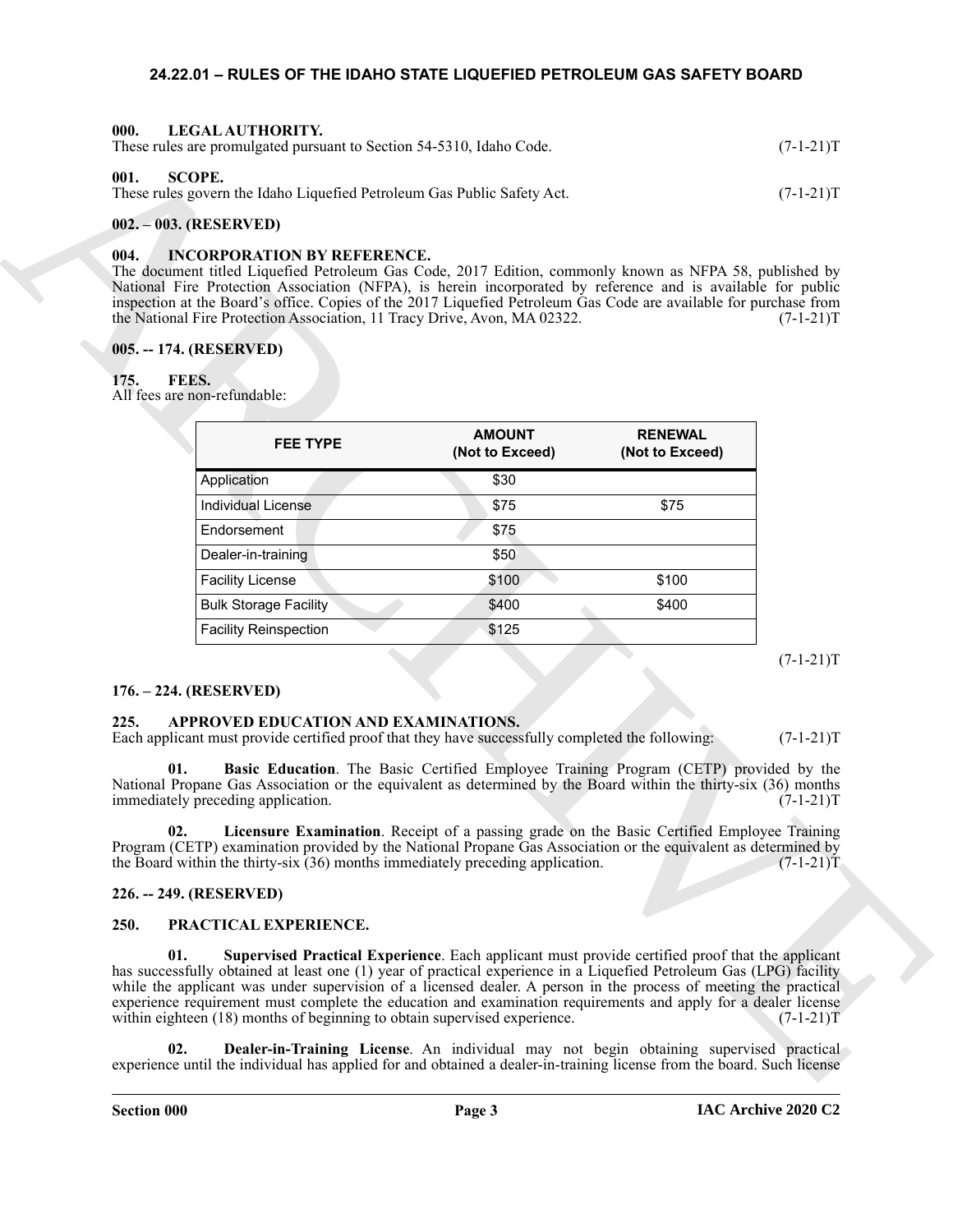#### *IDAHO ADMINISTRATIVE CODE IDAPA 24.22.01 – Rules of the Idaho State Div. of Occupational & Professional Licenses*

is issued on a non-renewable basis and is for the purpose of enabling the individual to gain the supervised practical experience that the person must obtain to become an LPG dealer. The dealer-in-training license is valid for eighteen (18) months from the date of issue.  $(18)$  months from the date of issue.

#### <span id="page-3-0"></span>**251. -- 349. (RESERVED)**

#### <span id="page-3-1"></span>**350. FACILITY LICENSURE.**

#### <span id="page-3-8"></span><span id="page-3-6"></span>**01. Facility Licensure and Operation Requirements**. (7-1-21)T

**a.** Application for a facility license must include a certificate of general liability insurance set forth in these rules and plans and specifications complying with local ordinances and zoning requirements. All applications must be submitted to the Board for approval and a license must be issued before a new facility may open for business;  $(7-1-21)T$ 

**b.** Each facility application must clearly identify and designate a location adequate to allow the facilities safe operation and the selling, filling, refilling, or commercial handling or commercial storage of liquefied<br>petroleum gas;<br>(7-1-21)T petroleum gas;

|  | Each facility must meet all requirements of NFPA 58. | $(7-1-21)T$ |
|--|------------------------------------------------------|-------------|
|--|------------------------------------------------------|-------------|

#### <span id="page-3-7"></span>**02. Facility Changes in Ownership or Location**. (7-1-21)T

**a.** Whenever a change of ownership or location of a facility occurs, an original application must be submitted, the fee must be paid and compliance with all rules concerning a new facility documented, before a new<br>license will be issued. FACILITY LICENSES ARE NOT TRANSFERABLE. (7-1-21)T license will be issued. FACILITY LICENSES ARE NOT TRANSFERABLE.

**b.** Deletion of an owner from multiple ownership does not constitute a change in ownership. (7-1-21)T

**c.** Addition of an owner to multiple ownership does constitute a change in ownership. (7-1-21)T

**d.** Whenever any facility ceases operation at the licensed location, the owner(s) must notify the Board in writing that the facility is out of business and the facility license must be submitted to the Division. A new facility license will not be issued for any location that is currently licensed as a facility at the time of application.  $(7-1-21)\mathbf{\hat{T}}$ 

#### <span id="page-3-2"></span>**351. -- 354. (RESERVED)**

#### <span id="page-3-9"></span><span id="page-3-3"></span>**355. GENERAL LIABILITY INSURANCE REQUIREMENT.**

No facility license will be issued without a certificate showing proof of a current general liability insurance policy in the sum of not less than one million dollars (\$1,000,000) for an occurrence. The Board may conduct random audits of facility licenses and request documentation of a current general liability insurance policy. (7-1-21)T

<span id="page-3-10"></span>**01. Original Facility License Application**. An application for facility license will not be considered complete without a certificate of general liability insurance showing a current policy. The policy must be kept in full force and effect.  $(7-1-21)T$ force and effect.

<span id="page-3-11"></span>**Renewal of Facility License**. All licenses being renewed must certify that the facility holds a bility insurance policy. (7-1-21) current general liability insurance policy.

#### <span id="page-3-4"></span>**356. -- 374. (RESERVED)**

#### <span id="page-3-12"></span><span id="page-3-5"></span>**375. INSPECTION RULES.**

Box of Decembetive Societies and Lies the proposed contribution of the species of the species and the species of the species of the species of the species of the species of the species of the species of the species of the All facilities are subject to inspection by the Board or its agents at any time without notice to insure the safe operation of each facility and to insure continued compliance with the requirements of NFPA 58 and the Idaho laws and rules. The Board may adopt a form which establishes for the facility those material rules of NFPA 58 which will be inspected, and a level of compliance necessary for issuance or retention of a license or disciplinary action. The Board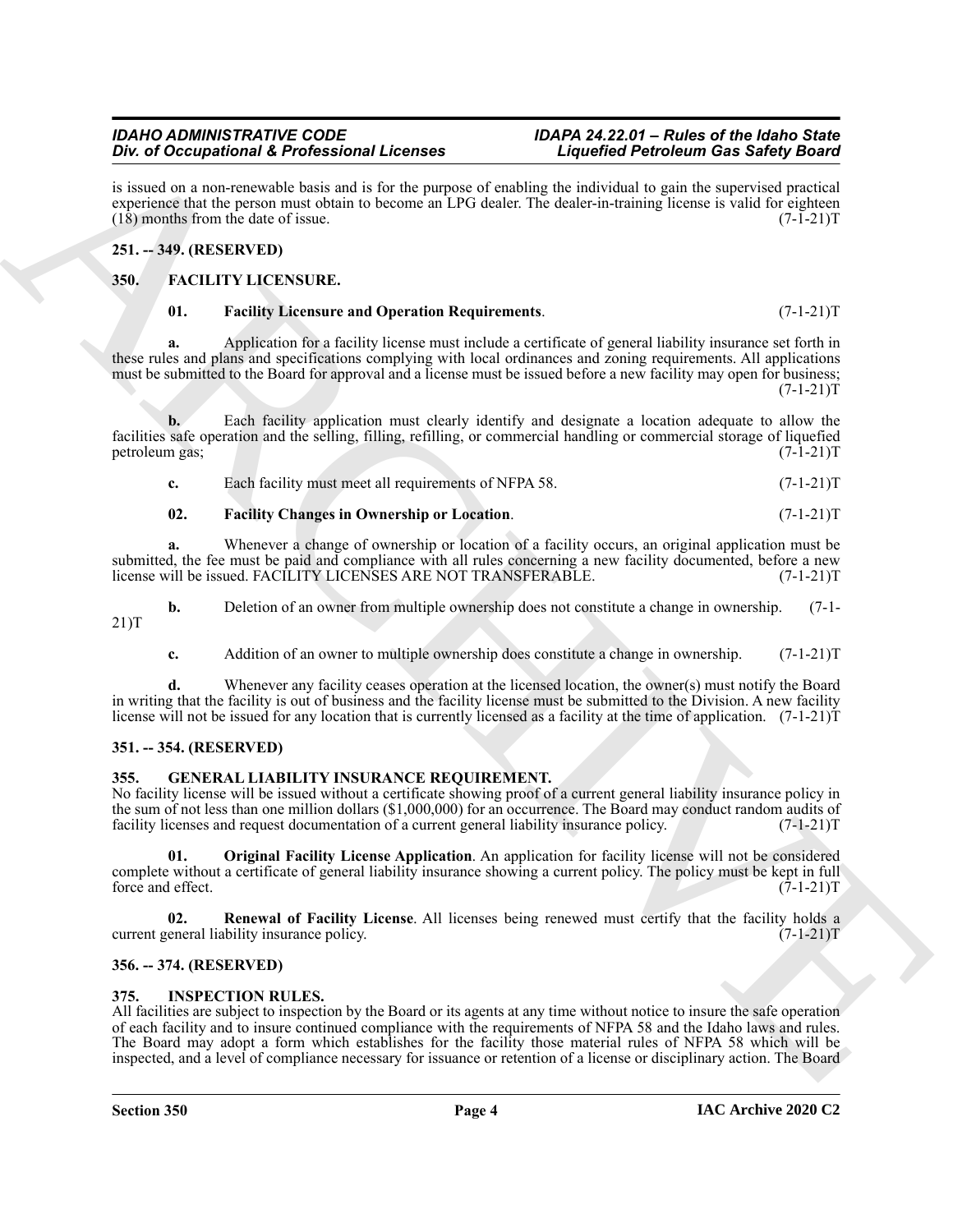#### *IDAHO ADMINISTRATIVE CODE IDAPA 24.22.01 – Rules of the Idaho State Div. of Occupational & Professional Licenses*

may further determine the time frame a facility may be granted in order to comply with NFPA 58, but still continue to operate, or pursue disciplinary action for a failure to comply. In the event of non-compliance necessitating re-<br>inspection, the Board may assess a re-inspection fee.  $(7-1-21)T$ inspection, the Board may assess a re-inspection fee.

#### <span id="page-4-0"></span>**376. -- 399. (RESERVED)**

#### <span id="page-4-8"></span><span id="page-4-1"></span>**400. ENDORSEMENT.**

ARCHIVE Any person who holds a current, unsuspended, unrevoked or otherwise nonsanctioned license in another state or country that has licensing requirements substantially equivalent to or higher than those in Idaho may, submit the required application, supporting documentation, and required fee, for Board consideration. Those applicants who received their professional education or experience outside of the United States must provide such additional information concerning their professional education or experience as the Board may request. The Board may, in its discretion, require successful completion of additional course work or examination for any applicant under this provision.  $(7-1-21)T$ 

#### <span id="page-4-2"></span>**401. -- 449. (RESERVED)**

#### <span id="page-4-5"></span><span id="page-4-3"></span>**450. DISCIPLINE.**

<span id="page-4-6"></span>**01.** Civil Fine. The Board may impose a civil fine not to exceed one thousand dollars (\$1,000) upon a LPG dealer or a licensed LPG facility for each violation of Section 54-5315, Idaho Code. (7-1-21)T licensed LPG dealer or a licensed LPG facility for each violation of Section 54-5315, Idaho Code.

<span id="page-4-7"></span>**02. Costs and Fees**. The Board may order a licensed LPG dealer or a licensed LPG facility to pay the costs and fees incurred by the Board in the investigation or prosecution of the licensee for violation of Section 54- 5315, Idaho Code. (7-1-21)T

#### <span id="page-4-4"></span>**451. -- 999. (RESERVED)**